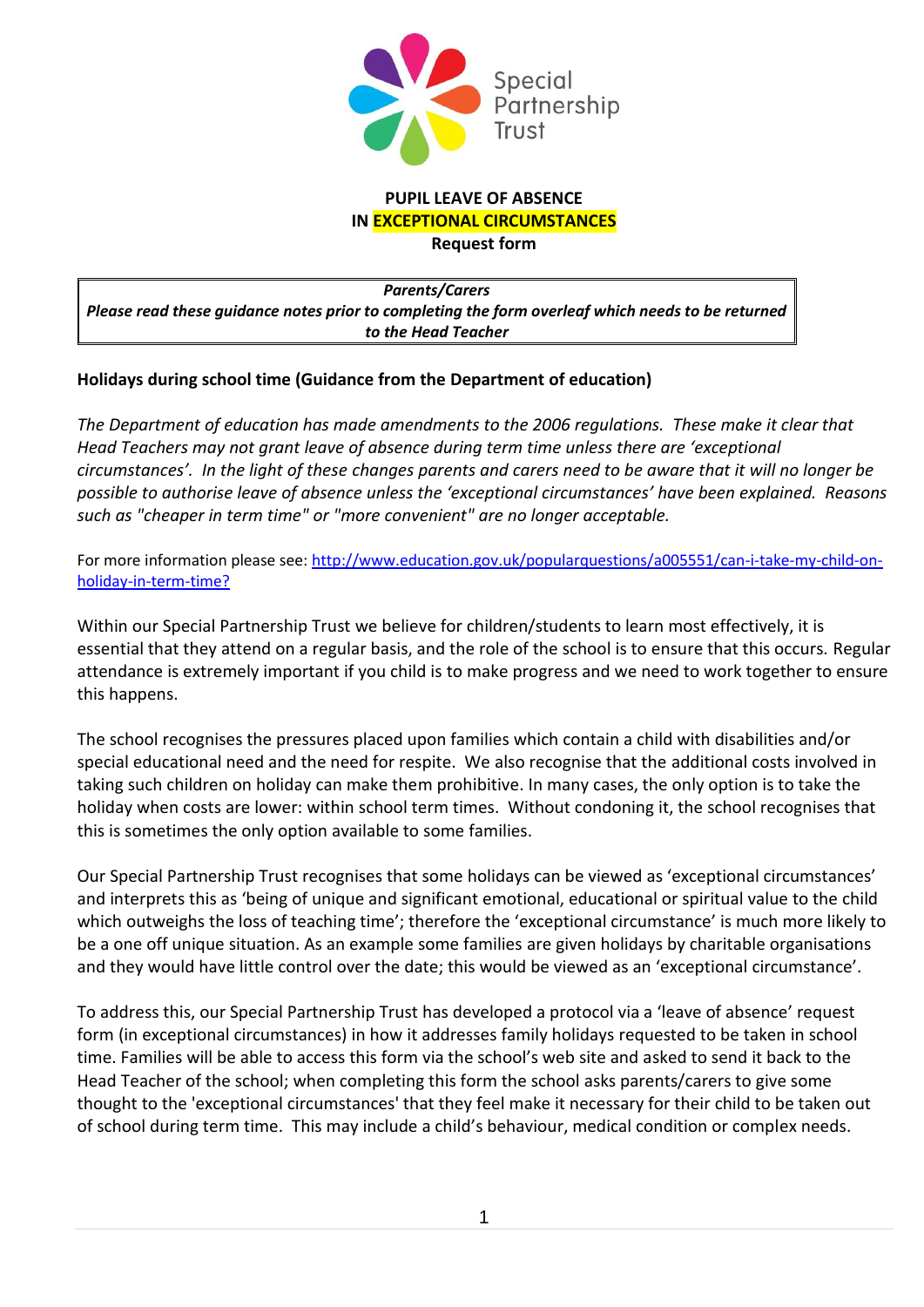The school acknowledges that Children in Care should not be taken out of school for holidays; any request made by the carers responsible for the child will be discussed with the allocated social worker. The Social worker will advise the school on the outcome agreed.

In order to counteract the effects of missed teaching and learning, the school asks parents to suggest some activities that their child would enjoy completing whilst they are away. This may involve anything from bringing back a memento of a place they have visited, to keeping a diary of their time away, etc. If parents would like homework set by the school they need to make this request via the class teacher (please refer to the homework policy of the school).

The school will require additional information in order to risk assess/authorise exceptional circumstances to ensure the safety of any pupil as they will not be in school. The form to be returned to the school therefore will need to contain all the information requested. If parents/carers do not provide such information the exceptional circumstance request will be declined and any absenteeism will be recorded as unauthorised.

Our Special Partnership Trust needs to make parents/carers aware that, if the Head teacher **does not** authorise the requested leave of absence and parents continue to remove their child on the requested dates, the school is legally required to notify the Local Authority who can potentially impose a £60 penalty. If the Head Teacher has not authorised the requested leave parents will be notified that their child has been recorded in the electronic register as an unauthorised absence.

If the school agrees to the exceptional circumstances outlined and the information provided by parents helps inform the schools risk assessment/does not identify any safeguarding risks, parents will be notified of the permitted authorised absence via the school office. The school will make a record of all exceptional circumstances requests made retaining such information in the child's educational record; the register will be recorded using the code C:

If you require any further information please contact the school office in the first instance.

| Policy approved by the Trustees of the Special<br><b>Partnership Trust</b> | January 2018            |
|----------------------------------------------------------------------------|-------------------------|
| Policy to be reviewed                                                      | Every 2 years           |
| <b>Responsibility</b>                                                      | <b>CEO/Head Teacher</b> |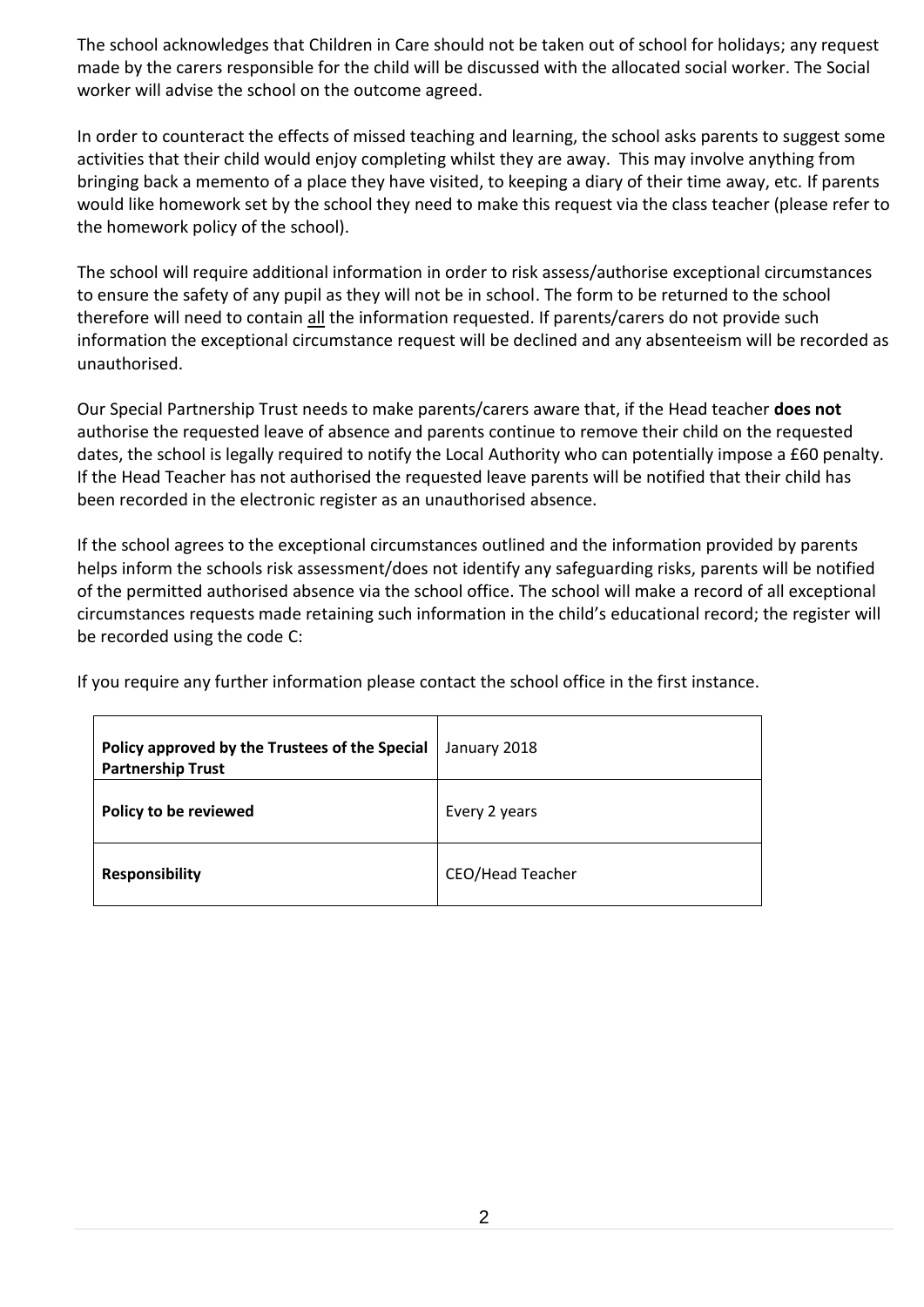

# **PUPIL LEAVE OF ABSENCE - IN EXCEPTIONAL CIRCUMSTANCES - Request form**

## *Parents/Carers - Please return this request form to the Head Teacher*

| SCHOOL:                         |                 |
|---------------------------------|-----------------|
| <b>NAME OF PUPIL:</b>           | CLASS:          |
|                                 | <b>TEACHER:</b> |
| DATES REQUESTED - FROM          |                 |
| (Insert first date of absence): |                 |
| DATES REQUESTED - TO            |                 |
| (Insert last date of absence):  |                 |
|                                 |                 |
| TOTAL NUMBER OF SCHOOL DAYS:    |                 |

| I request leave of absence for the<br>above-named child due to the<br>following exceptional<br>circumstance(s):- |  |
|------------------------------------------------------------------------------------------------------------------|--|
| Please state destination:                                                                                        |  |
| Accompanying adults & their<br>relationship to child:                                                            |  |

| In order to counteract any missed<br>teaching and learning, my child will:- |  |
|-----------------------------------------------------------------------------|--|
| Is there anything else that you feel<br>would enhance the above:-           |  |

| I/ we agree to the terms and<br>conditions outlined within the<br>Exceptional Circumstances policy of<br>the Special Partnership Trust  | Signed (Parent/carer): |
|-----------------------------------------------------------------------------------------------------------------------------------------|------------------------|
| I/we understand if we do not<br>provide sufficient information to<br>support the risk assessment the<br>school can decline this request | Signed (Parent/carer): |